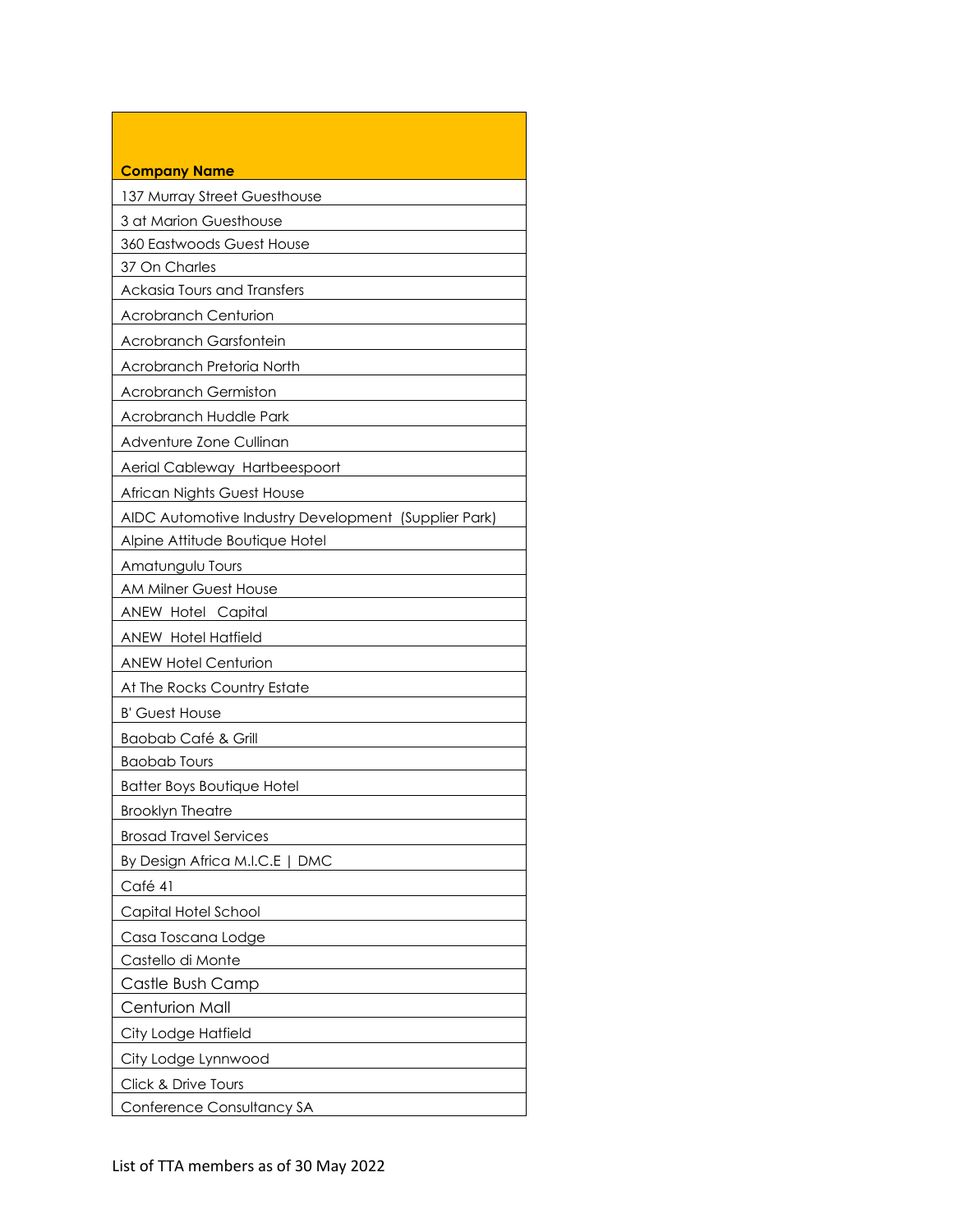| <b>Company Name</b>                               |
|---------------------------------------------------|
| Constantia Guest Lodge                            |
| Cornerstone Guest Lodge                           |
| Court Classique Suite Hotel                       |
| Courtyard Hotel Arcadia                           |
| Crocodile River Reserve                           |
| <b>CSIR International Convention Centre</b>       |
| <b>Cullinan Tours</b>                             |
| Culture Club                                      |
| <b>Cussonia Country Home</b>                      |
| Diamond X Ranch                                   |
| Dinokeng Game Reserve. DGR Management Association |
| Ditsong Kruger Museum                             |
| Ditsong Museums                                   |
| Ditsong National Museum of Cultural History       |
| Ditsong National Museum of Natural History        |
| Ditsong Pioneer Museum                            |
| Ditsong Sammy Marks Museum                        |
| Ditsong Tswaing Meteorite Crater                  |
| Ditsong Willem Prinsloo Agricultural Museum       |
| Eat in Italian                                    |
| Eazy Events & Tours                               |
| E-biking Africa (PTY) LTD                         |
| Eternal Partners Business Solutions (PTY) LTD     |
| Famba Famba Tour Design Specialists               |
| <b>Fa'Trez Guest House</b>                        |
| Fern Ivy Guesthouse                               |
| Firwood Lodge                                     |
| Freedom Park                                      |
| Friends of the Rail                               |
| Gaabomotho Cultural Village                       |
| Gallery Naomi Arts                                |
| Garden Court Hatfield Hotel Pretoria              |
| Green Valley Lodge                                |
| Gladstone Executive Shuttle and Tours             |
| <b>Glen Marion Guest House</b>                    |
| Graceland Conference & Lifestyle Centre           |
| Groenkloof Nature Reserve                         |

п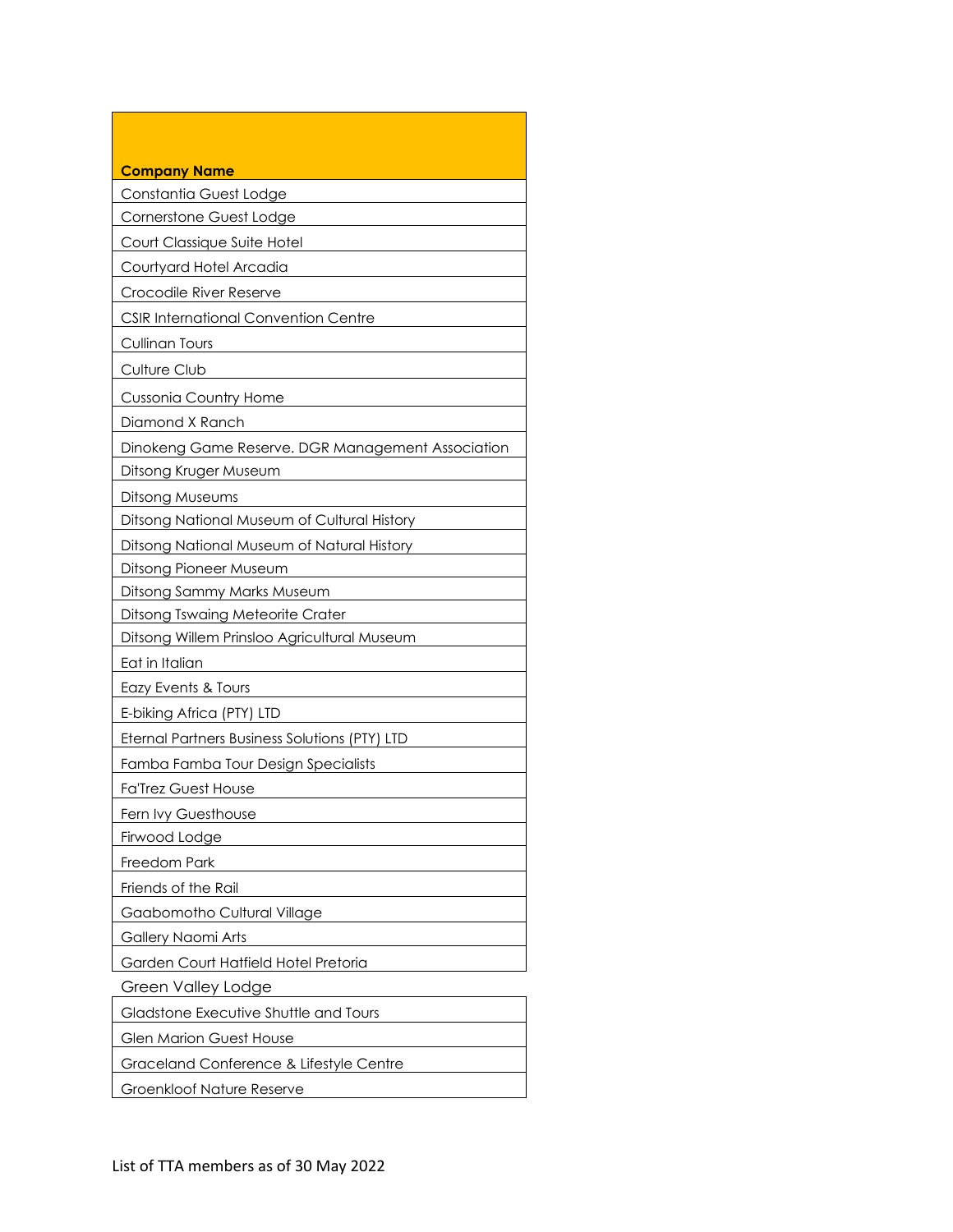| <b>Company Name</b>                             |
|-------------------------------------------------|
| Guest House Seidel                              |
| Halfway There Game Lodge                        |
| Hard Rock Café Pretoria                         |
| Hoogland Health Hydro                           |
| Hotel at Hatfield                               |
| Hotel 224                                       |
| Hudson House Pretoria Boutique Hotel            |
| Ikhaya LamaDube Guest Lodge                     |
| Immaculate Guest House                          |
|                                                 |
| International Hotel School Training T/A Summit  |
| Intsingizi Bird Town Lodge & Tours              |
| <b>IPCI</b>                                     |
| Ivory Manor Boutique Hotel                      |
| Janri Guest House                               |
| Javett Art Centre at the University of Pretoria |
| <u>Jenna Van Schoor</u>                         |
| Joyful Travels                                  |
| Kevin Richardson Wildlife Sanctuary             |
| Kievits Kroon Gauteng Wine Estate (Pty) Ltd     |
| Koiketla Guest House                            |
| Kwalata Game Lodge                              |
| Lachillah Entertainment                         |
| Lala Kamnandi Guest House                       |
| La Luonde Tours                                 |
| Leribisi Lodge And Conference Centre            |
| Lesedi Travel Adventures                        |
| Mangwanani African Spa                          |
| Mangwa Valley Game Lodge                        |
| Manhattan Hotel                                 |
| Manhattan Hotel Spa                             |
| Maps Travel and Tours                           |
| Maribelle's B&B                                 |
| <b>Meeting Planners International</b>           |
| Menlyn Boutique Hotel                           |
| Menlyn Park Shopping Centre                     |
| Mint Hotel                                      |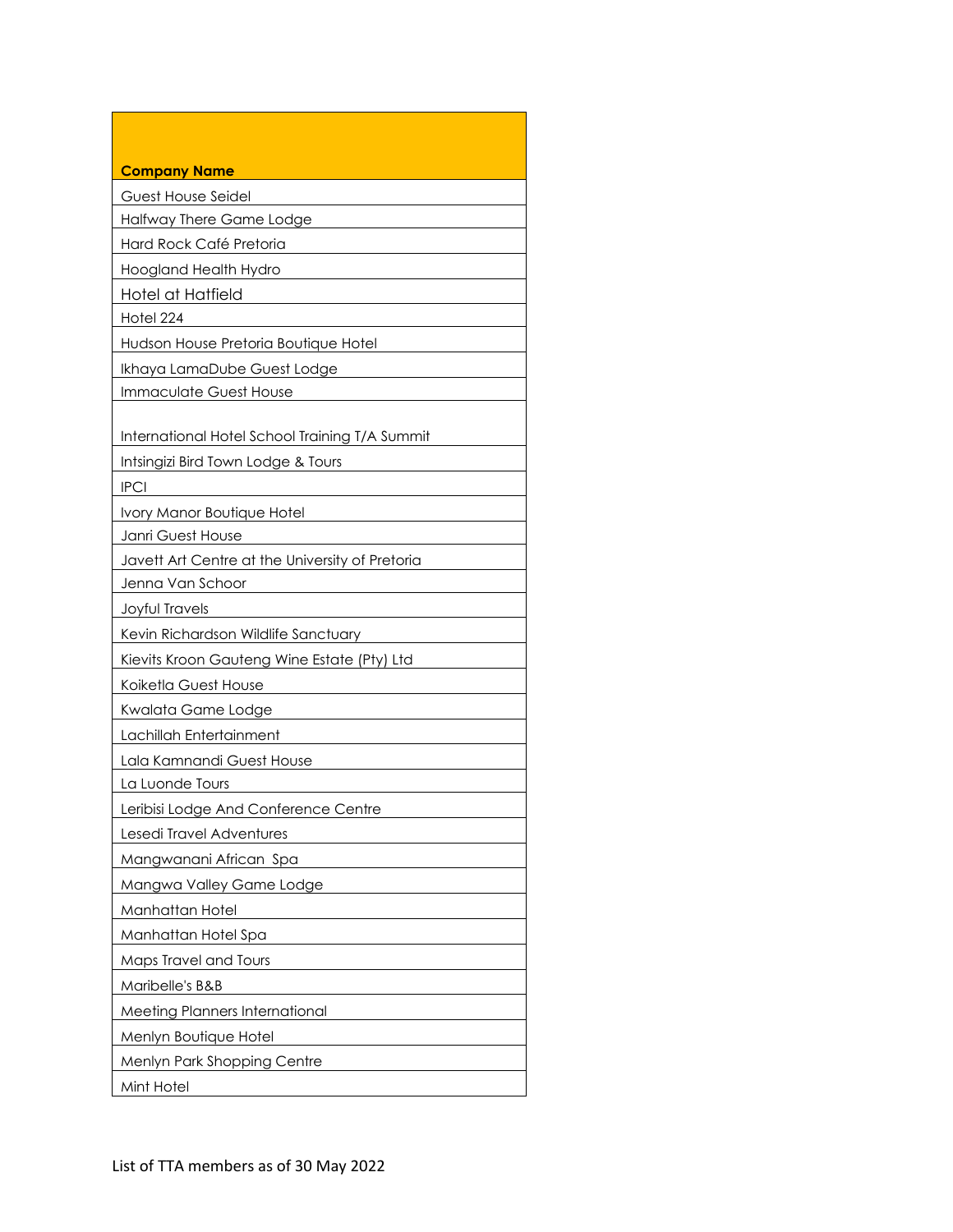| <b>Company Name</b>                                |
|----------------------------------------------------|
| Mmakosha Lodge                                     |
| Mmilo Tours                                        |
| Mongena Private Game Lodge                         |
| Monte de Dios                                      |
| Mooipoort Golf Club                                |
| Moo Moo                                            |
| <b>Morning Star Express Hotel</b>                  |
| Muckleneuk Guest House                             |
| Nandis Guest House Abercrombie Road                |
| Nandis Guest House Kremetart                       |
| Ndila Transfers                                    |
| Ndlovu Lodge                                       |
| Nt'Shonalanga Valley Resort and Spa                |
| Oarabile Tours                                     |
| Out in Africa Wildlife Lodge - Injabulo Restaurant |
| Premier Hotel Pretoria                             |
| Premier Hotel Roodevalley                          |
| Pretoria Art Museum                                |
| Pretoria Hotel                                     |
| Prima Lux Enterprises                              |
| <b>Proactive Guest House</b>                       |
| <b>Prompt Travels</b>                              |
| Protea Hotel Fire and Ice! Menlyn                  |
| PTA East Guest Rooms                               |
| RH Hotel Sunnyside                                 |
| Richtershuyz Lifestyle Guesthouse                  |
| Rietvlei Nature Reserve                            |
| Ritsako Game Lodge                                 |
| <b>Riverwood Guest House</b>                       |
| Road Lodge Centurion                               |
| Rockefeller Restaurant at Manhattan Hotel          |
| Royal Elephant Hotel & Conference Centre           |
| SANBI National Zoological Garden                   |
| SANBI Pretoria National Botanical Garden (SANBI)   |
| Sedibeng Guest House                               |
| Selroy B@B                                         |
| Sensi Spa, Casa Toscana                            |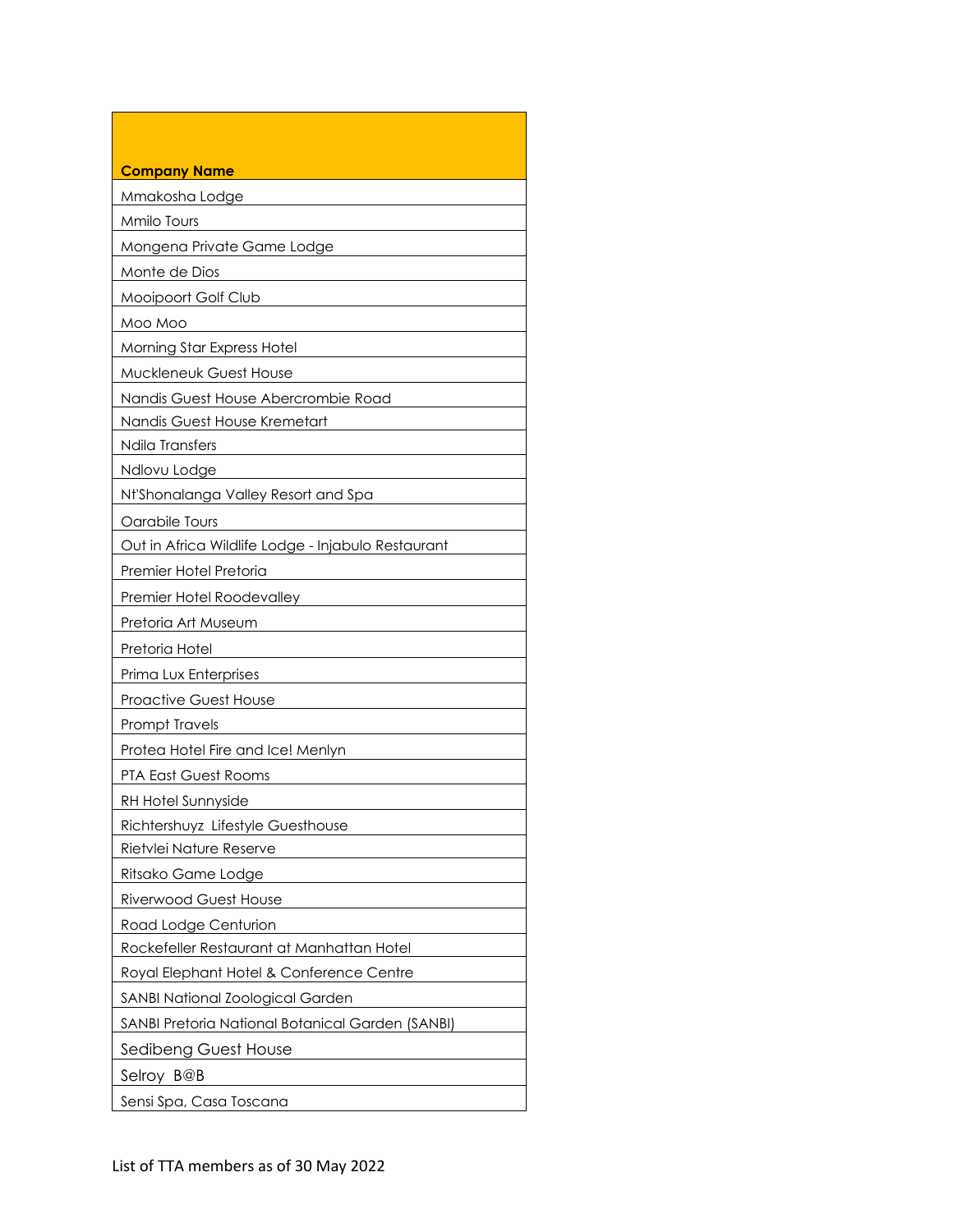| <b>Company Name</b>                                 |
|-----------------------------------------------------|
| Seretse Travel Services                             |
| Sgegede Guest House                                 |
| Sheraton Pretoria Hotel                             |
| Sheerwalk Conference and Leisure Centre             |
| Sierra Hotel Burgers Park                           |
| Siyaya Lodges                                       |
| South African Post Office Museum                    |
| Southern Sun Pretoria                               |
| <b>Specialist Tours</b>                             |
| Stay Easy Pretoria                                  |
| <b>Taris Concepts</b>                               |
| <b>Thabiso Guest House</b>                          |
| The Blades Hotel                                    |
| The Capital Menlyn Maine                            |
| The Catwalk Lodge                                   |
| The Elegant Lodge                                   |
| The Falling Feather Inn                             |
| The Grill Room and Sushi Bar                        |
| The Maslow                                          |
| The Park Lodge Hotel & Apartments                   |
| The Presidency - Union Buildings                    |
| The Regency Apartment Hotel Menlyn                  |
| The Royal Touch Guest House                         |
| The Woodpecker Inn                                  |
| Thorn Tree Bush Camp                                |
| Time Square                                         |
| <b>Timity Travel cc</b>                             |
| <b>Touraco Guest House</b>                          |
| Town Lodge Menlo Park                               |
| <b>Travel Adventures International</b>              |
| <b>Travel with Flair</b>                            |
| Tshikwalo Lodge                                     |
| Tshinakie Guesthouse & Resorts                      |
| <b>Tshwane University Of Technology</b>             |
| Tuksport (PTY) LTD. HPC                             |
| <b>Tussen-I-Bome Guest Farm</b>                     |
| Ulysses Tours & Safaris                             |
| University of Pretoria, Division Tourism Management |

Г

٦